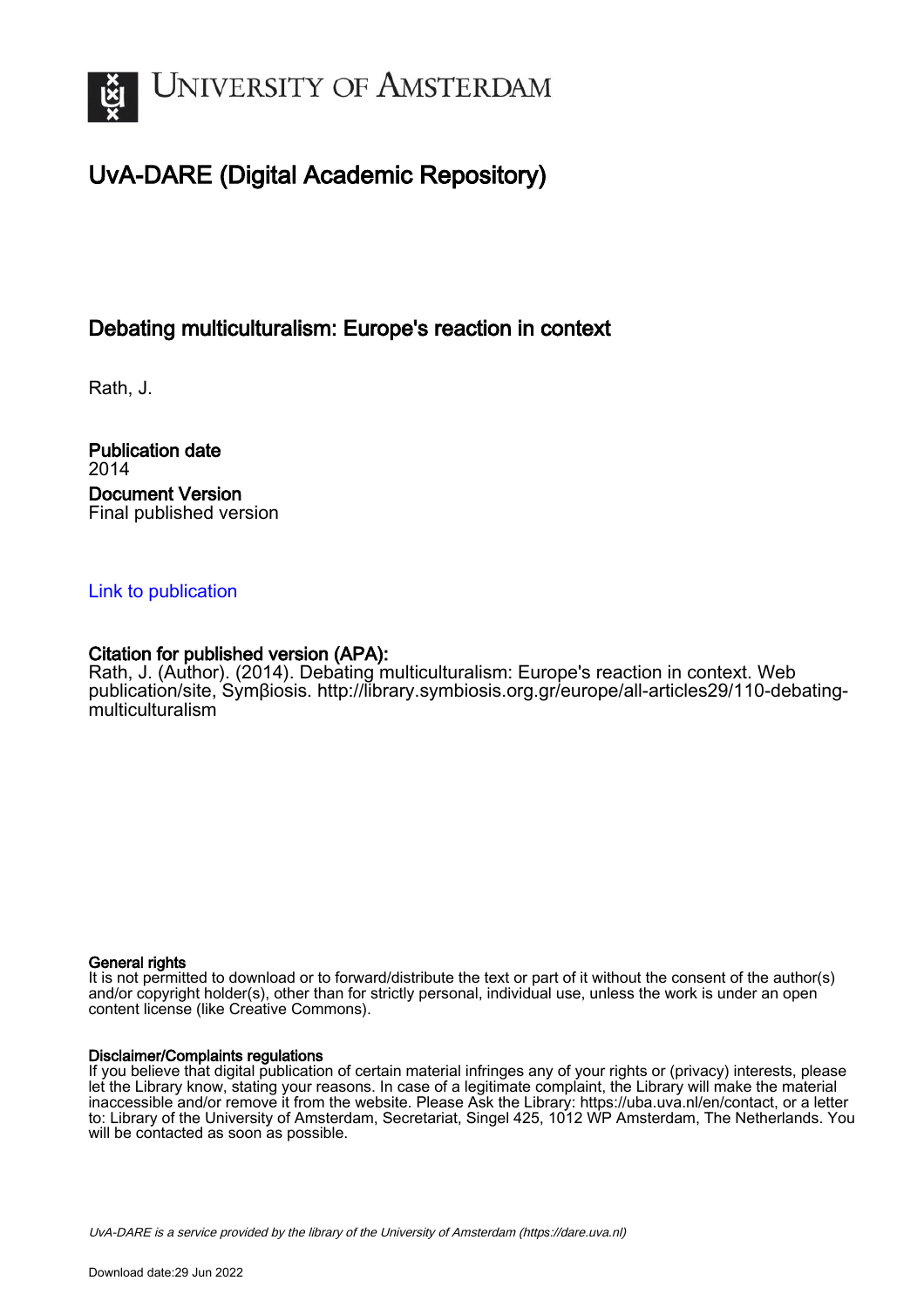## **Debating Multiculturalism**

**Vind ik leuk Tweet**  $\{0\}$ 

## **Europe's Reaction in Context**

*Jan Rath is a Professor of Sociology, Director of the Institute for Ethnic and Migration Studies (IMES), and Head of the Department of Sociology and Anthropology at the University of Amsterdam, and European Chair of International Metropolis.*

In the summer of 2010, the world championships for men's national football teams took place in South Africa, the country that prevailed over apartheid after many years of painful struggle. Spain won the tournament, but the revelation was Germany. Although Germany has historically fielded one of the most successful national teams, the calculative and unimaginative way the team used to play did not always receive much appreciation. Throughout the 2010 tournament, however, Germany impressed spectators by playing an attractive, aggressive style of football. After the rousing 4-1 victory over England, the German national Sunday paper *Welt am Sonntag* exclaimed, "With courage and strength the German footballers were knocking on the gates to heaven. The happy ending for the midsummer fairy tale is getting closer." The team, interestingly enough, represented the new, multicultural Germany. Five players were born outside of Germany, one had dual German-Ghanaian nationality, and several others were second-generation immigrants of Nigerian, Spanish, Tunisian, and Turkish origin. Christian Seifert, CEO of the German Football League, was jubilant: '[Germany] is a multi-cultural society where people come to, where people live, where people love to be, and the national team as you see it is very different compared to former days."

Later that summer, the German Chancellor Angela Merkel made a public statement saying that the attempts to build a multicultural society in Germany had 'utterly failed'. Her comments came amid an intense debate about immigration and multiculturalism or, to be more precise, the death of "Multikulti". The debate first heated up in August when a former Social-Democratic senator and senior official at Germany's central bank, Thilo Sarrazin, published a book with the provoking title *Deutschland schabt sich ab* or *Germany Does Away with Itself*. He stated that "no immigrant group other than Muslims is so strongly connected with claims on the welfare state and crime." These immigrant groups are unwilling and incapable of integrating into the mainstream, which according to Sarrazin was due to their genetics. Many people were appalled to hear such statements 65 years after WWII and accused Sarrazin of racism and anti-Semitism; nevertheless, the senator had already sold more than one million copies of the book.

Furthermore, various surveys showed that approximately one third of the German population believed the country had been 'overrun by foreigners". Meanwhile, anti-immigrant political parties—initially *Die Republikaner*, later *Die Freiheit*t—had been carving out a niche in the German electoral market, while mainstream parties—the Christian-Democrats in particular—had become anxious about their position. Why would a country that so enthusiastically embraced multiculturalism during the World Cup condemn it so loudly less than three months later? So much for the midsummer fairy tale.

Germany is apparently hesitant about the issue of immigration and the consequent ethnic and religious diversity. But Germany is not the only country to experience such angst; we are witnessing similar situations in Austria, Belgium, Denmark, Finland, France, Italy, the Netherlands, Norway, Sweden, Switzerland, and the United Kingdom. In various ways and with different levels of openness, governments in these countries had welcomed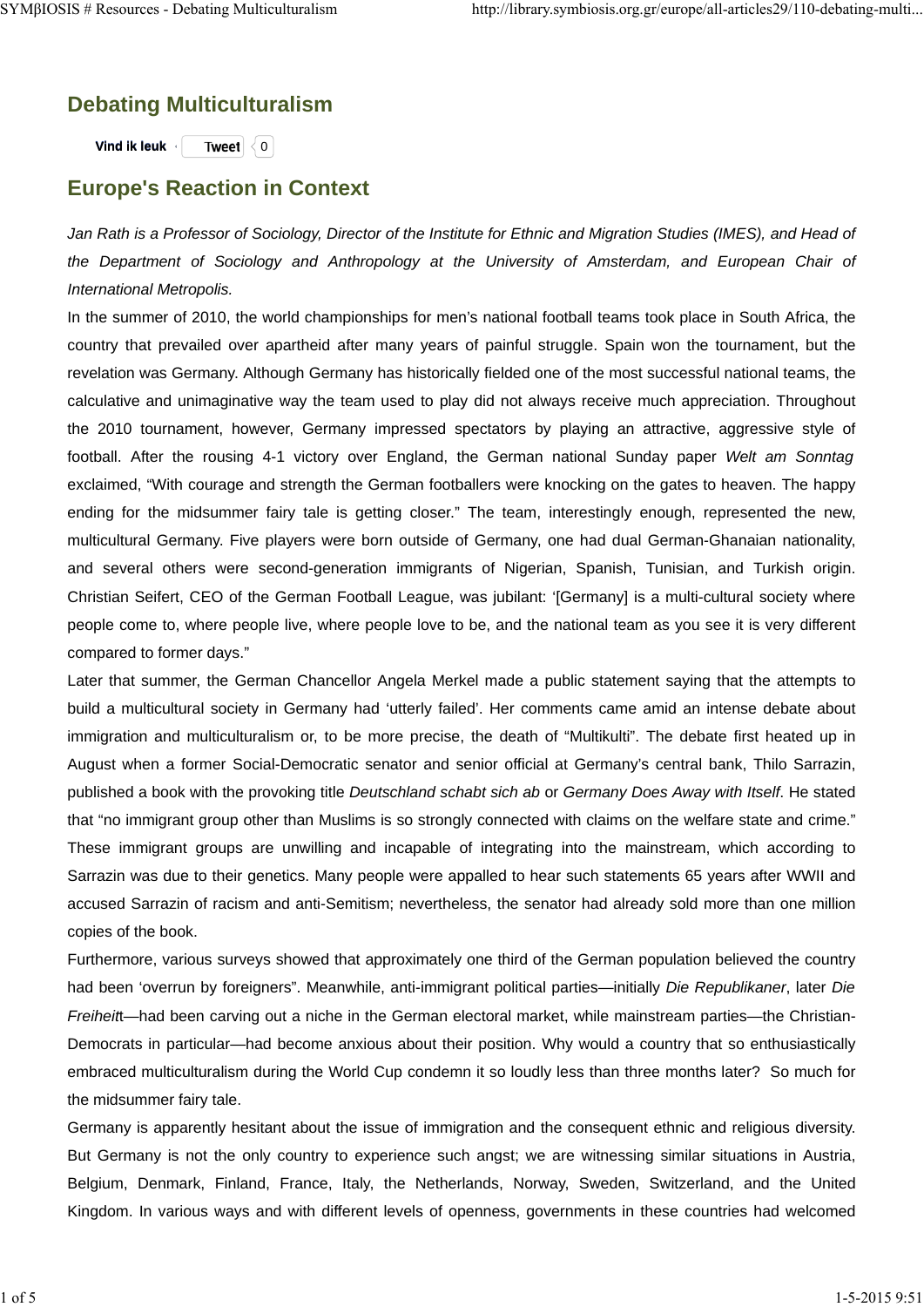immigrants and even invited them to settle and establish their own institutions. However, these nations recently shifted gears to embark on restrictive immigration policies and tougher integration policies, placing increasing emphasis on native norms, values and behavior and on disciplining the "other people". This "new realism", moreover, fiercely criticized the leadership of ethnic and religious immigrant minorities and the native advocates of multiculturalism.. The political leaders felt obligated to respond to the smoldering discontent among parts of the native white population and to the plethora of populist, anti-immigrant parties that had so successfully won the hearts of the discontented. In countries like Austria, Denmark and the Netherlands, these parties even managed to become part of or closely associated with the ruling government. Although bigots, racists, fascists, and neo-Nazis gravitate to these radical parties, it would be too simple to say that each and every supporter is a neo-Nazi in disguise.

What is happening in Europe nowadays, then? Is Europe taken hostage by a bunch of twisted political entrepreneurs who have lost their minds, forgotten the lessons of 1933-1945 and the Holocaust, and who are trying to gain political influence by trampling on immigrant ethnic and religious minorities? Or is it that Europeans have been too naive with regard to accepting individuals and groups from countries that are, or are seen as, culturally distant from the imagined national centers? Or should the current political mood be seen as a reaction to the politics of obstinate, left-wing lunatics and prophets of boundless multiculturalism?

Easy answers do not exist. In practice, things are much more complicated than popular profundities suggest, and a wider perspective is needed to fully comprehend the current developments.

First of all, we are still dealing with a distinctly European situation. The rise of populist political movements that capitalize on anti-immigrant, anti-multicultural and anti-government sentiments, religious fundamentalism, and narrow-minded nationalism can also be observed elsewhere. Take the United States for an example. The recent immigration enforcement legislation in Arizona, the rise of the Tea Party with their swipes at minorities, and some of the November 2010 election campaigns only serve to demonstrate that Europe is not alone. Australia, a country once notorious for its White Australia policy, shifted to multiculturalism in the 1970s, but had already abolished its unconditional embrace of multiculturalism by the 1990s. Since the 1990s, Australia has been advocating the idea of a "shared national identity" though with a high appreciation of the Anglo-Celtic heritage. Canada too has treasured the public acceptance of ethnic and religious differences and support of cultural pluralism as a core element of its identity since the early 1970s. It however hit the limits of multiculturalism and the call for what is euphemistically known as "reasonable accommodation" today resounds loudly in the public sphere. It is unarguably true that these "classical countries of immigration" are relatively more inclined to accept immigration as ordinaryand therefore are not shocked when newcomers constitute their own ethnic enclaves.. Even so, as far as there is a cultural backlash, it exists worldwide not just in Europe.

Secondly we are still witnessing a rise of concerns about immigration and cultural, ethnic, and religious diversity. As early as in 1968, the British Conservative leader Enoch Powell made a controversial speech in which he warned against the "rivers of blood" due to what he saw as the continued unchecked immigration from the Commonwealth to Britain and the "race-relations problems" subsequent to that. His speech with its open appeal to racial hatred was declared "evil" at the time, but it inspired Margaret Thatcher, who became prime minister shortly afterwards, to use the gist of his argument for her immigration and race-relations policies. By adopting a strong position against immigration, Thatcher was able to lead her Conservative party to defeat the National Front.

In France, the maverick politician Jean Marie Le Pen gained widespread popularity with his nationalist, anti-immigration platform. The very fact that he repeatedly denied the Holocaust and employed anti-Semitic slurs on Jewish politicians did not prevent numerous French voters from supporting his bid for the presidency. Other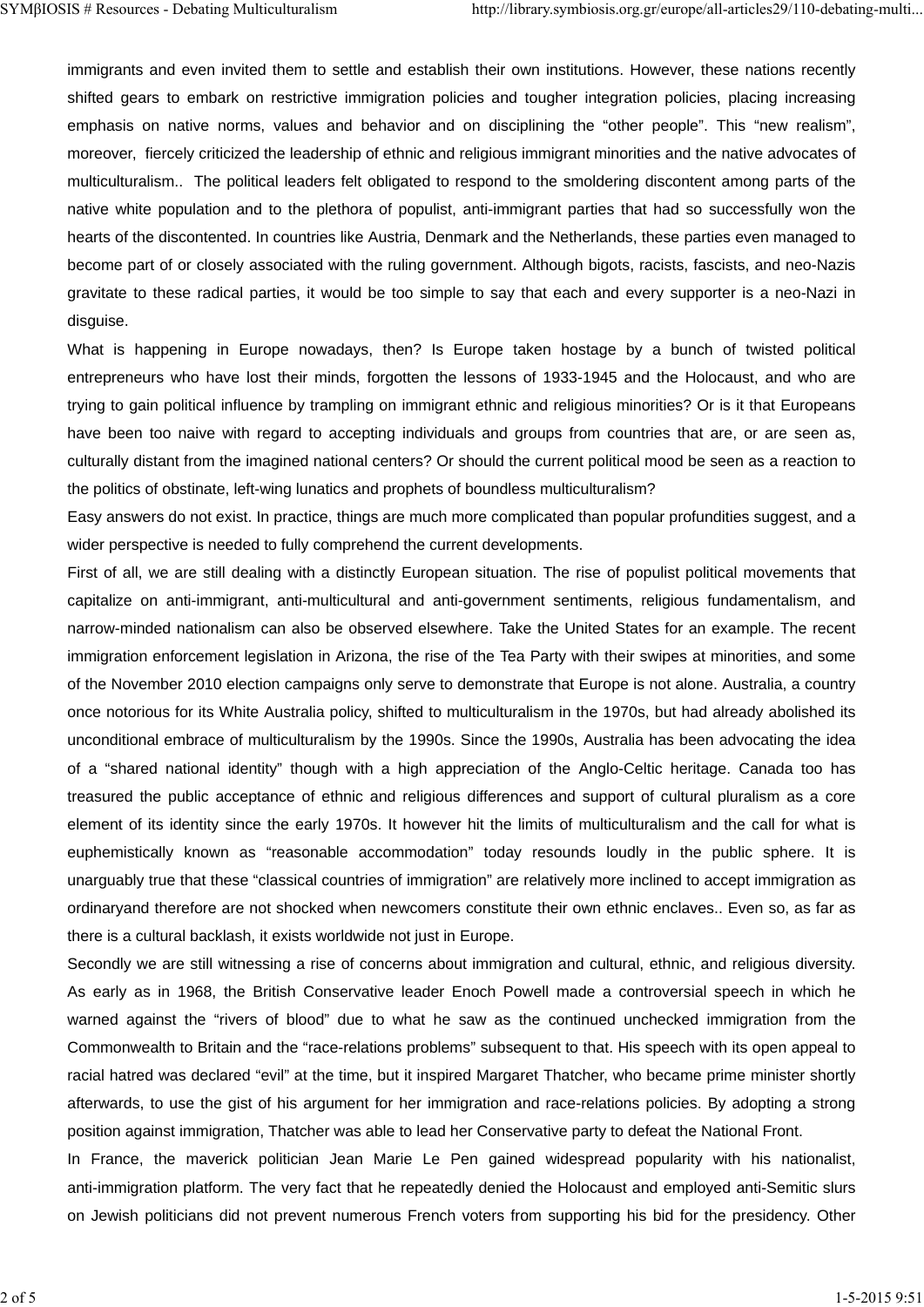politicians tried to take the wind out of Le Pen's sails by reaching out to xenophobic voters. In 1989, President Mitterrand, who is to date the only Socialist Party member to be elected as president said "Il y a un seuil de tolérance", there is a threshold of tolerance, implying that immigrants were a nuisance indeed and that the proportion of immigrants present in a population had to be minimized. Jacques Chirac joined this lamentation by complaining about 'du bruit et des odeurs', the noises and the smells, generated by African immigrants.

In Austria, Jörg Haider was notorious for his offensive statements about immigration and Muslim immigrants in particular, whose attitude and behavior were in his eyes incompatible with 'Western' ones. In other countries including Belgium, the Netherlands, and Germany, similar political situations developed. Peculiarly enough, many observers have a rather short memory when it comes to these matters. In the Netherlands, the country that likes to cherish its self-image of tolerance and the live-and-let-live mentality, it is often claimed that the government did not problematize immigration and multiculturalism until very recently. The government pursued a multicultural policy, so it is believed, but no one dared to speak against it. Apart from the fact that the Netherlands never pursued such a policy—at best it paid lip services to the maintenance of ethnic and religious difference—the critics apparently failed to notice the intense media debates in the early 1980s, or the election of dozens of racist politicians in Parliament and local councils since the early 1980s. What is relevant here is that concerns about immigration and diversity have been voiced for quite a long time.

Thirdly, discussions about immigrant ethnic and religious minorities and their relations with the mainstream are often dogged by explicit or implicit references to Europe's Judeo-Christian tradition and the incompatibility of this tradition with those of Non-Western immigrants. Especially immigrants from Muslim traditions are supposedly incapable of embracing modern norms, values and behavior, such as understanding democracy, gender equality, homosexuality, and so forth. These references, however, are not unproblematic. For as far as such a tradition would exist, there is a lot to be said against it. Trade wars, looting, slavery and colonial exploitation were only a few of the blessings of the Judeo-Christian tradition. The Judeo-Christian tradition, moreover, could not prevent two World Wars, nor the Holocaust, nor the troubles in Northern Ireland, nor the mass expulsion of Roma from France. References to the Judeo-Christian tradition, furthermore, fail to appreciate the fact that Europe is rapidly secularizing, or the fact that people of other religions or cultures have historically been subjects of Europe's nationstates. Islam is often regarded as an immigrant religion that is something entirely new, but this obscures the historical presence of indigenous Muslims in Eastern Europe or the presence of Muslims in former colonial areas. The United Kingdom, the French Republic and the Kingdom of the Netherlands once ruled many millions of Muslims in the Middle East, North-Africa, India and Pakistan, and Indonesia. Yet even if we imagine a Europe without Muslims, a purely theoretical exercise of course, we would find an immense internal diversity. Those who refer to the Judeo-Christian tradition may pretend that Europe is a cultural unit within clear-cut boundaries, but the opposite is true. In fact, all references to this tradition mainly serve the construction of Europe as a coherent and cohesive unit.

Fourthly, discussions about the ethnic or religious 'other" always pertain to fixed imaginary categories. Muslims are invariably portrayed as men with long beards in white dresses, silenced women with head scarves or *burqas*, and agitated young men who make anti-Semitic statements about Jews and Israel and abuse homosexuals. All Muslim immigrants are supposedly ignorant people with insufficient proficiency in the host country's language, people with unskilled jobs if they are employed at all, and people who live in inner-city working class areas or the outskirts working class areas. They are, in short, people who do not conform to mainstream norms, values, attitudes, who failed to notice the Enlightenment, who missed the boat to modernity, and who live parallel lives.

Of course, however, this ignores the reality that most Muslim immigrants do not conform to these inane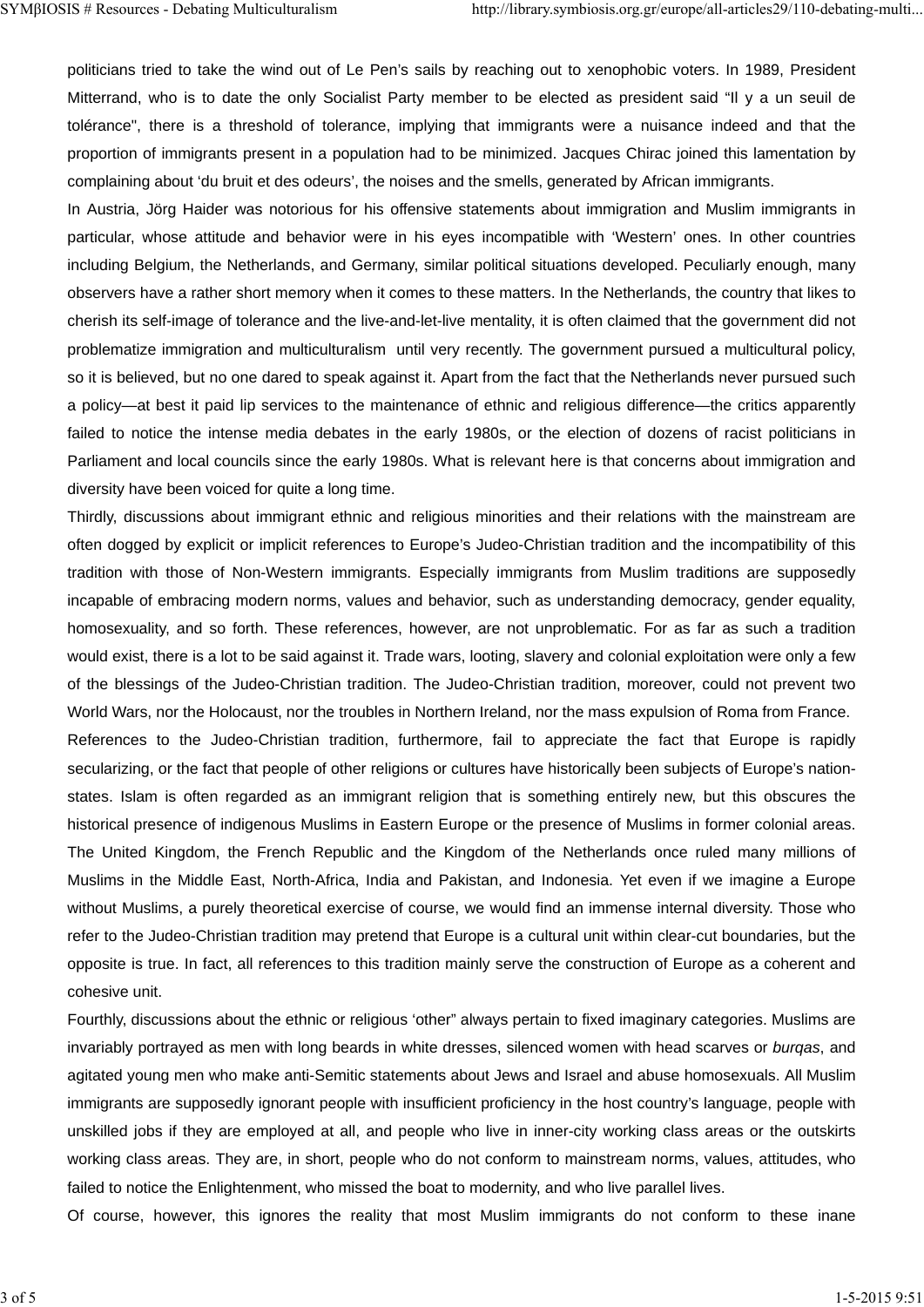stereotypes. In fact, the overwhelming majority of Muslims in Europe never visit a mosque or feel represented by the unworldly imams so often featured by journalists. Likewise, something like a cohesive "Muslim community", certainly does not exist in actuality. Muslims in Europe, like all people, come from all backgrounds. They come from different countries, have different migration histories, different levels of education, different class positions, live in different neighborhoods, have different political loyalties, life styles, religious and ethnic identities, and feelings of belonging. What's more, these differences are utterly dynamic—partly under the influence of the specific context in which they live—and this leads to even more variety. Talking about "the" Muslims or about "the" ethnic minorities, therefore, is increasingly out of sync with everyday reality.

Fifthly, there is something that always seems to be overlooked in these kinds of discussions. There is a more fundamental but rather general discontent in Europe about the role of the state, the welfare state in particular, and about the elite rulers. For several decades, Europe has been pursuing a neo-liberal course. Competitiveness and economic growth were to be boosted by giving more space to the business sector and by organizing society as if it were a private enterprise. Welfare-state provisions were considered acceptable as long as they would serve these goals.

Since the 1980s, all European countries have deregulated their economies and dismantled the welfare state, leading to ever more precarious labor market positions. Also, a plethora of services that were once offered by the state or by institutions under the aegis of the state have been privatized. Thus, services such as health care, postal and telephone services, public utilities and public transportation are now available in the private market. The pundits of neo-liberalism slap one another on the shoulders, but numerous consumer-citizens fail to acknowledge the insidious shortcomings of this system: the overall quality of the public sector has seriously deteriorated both in terms of services offered to the public as well in terms of quality of labor for civil servants. As for the latter, the introduction of output-driven systems of quality control has increased red tape with a rising number of "managers" in a controlling position, and deprofessionalization lurks largely. The mindless liberalization of the economy, the impudent pursuit of self-interest, and the perplexing lack of public responsibility and accountability have resulted eventually in the current economic crisis and Joe the Plummer is expected to pay the bill. People expect the state to take care of them, but many feel abandoned.

Those who find themselves—rightly or wrongly—on the wrong side of the tracks, are keen to point out the culprit. And there they are both the immigrants and the elite. As for the latter, the economic elite have been too busy cashing after profit; the cultural elite are in their own in higher artistic spheres, squandering tax payers' money on their own hobbies; the scientific elite—social sciences in particular—have lost touch with the reality; the political elite were bickering all the time, indulging in inanities instead of addressing real problems. This slanted representation of reality has been propelled by a media industry that is continuously on the lookout for a scoop and uproar.

In this conjuncture, it is easy and rewarding to make a lot of fuss about minorities with little political clout. Moderate local politicians—part of the political elite—are keen to show their credentials to their constituency. Some now talk about a "tsunami of immigrants"—referring to labor migrants from EU member state Poland—as a means of putting political pressure on the central government for more funding. But in so doing, they are reproducing unfounded suggestions of uncontrollability and irreparable damage. In this political climate, one can easily have the impression that a Turkish girl's head scarf is a serious problem, while the fact that she dropped out of high school and is excluded from the labor market is seen as less relevant. For as far as there is a cultural backlash in Europe, it is about fear and lack of social security of mainstream people, it is against the cultural, economic and political elites who are regarded as responsible for this, and it is manifested by using politically weak minority groups as a